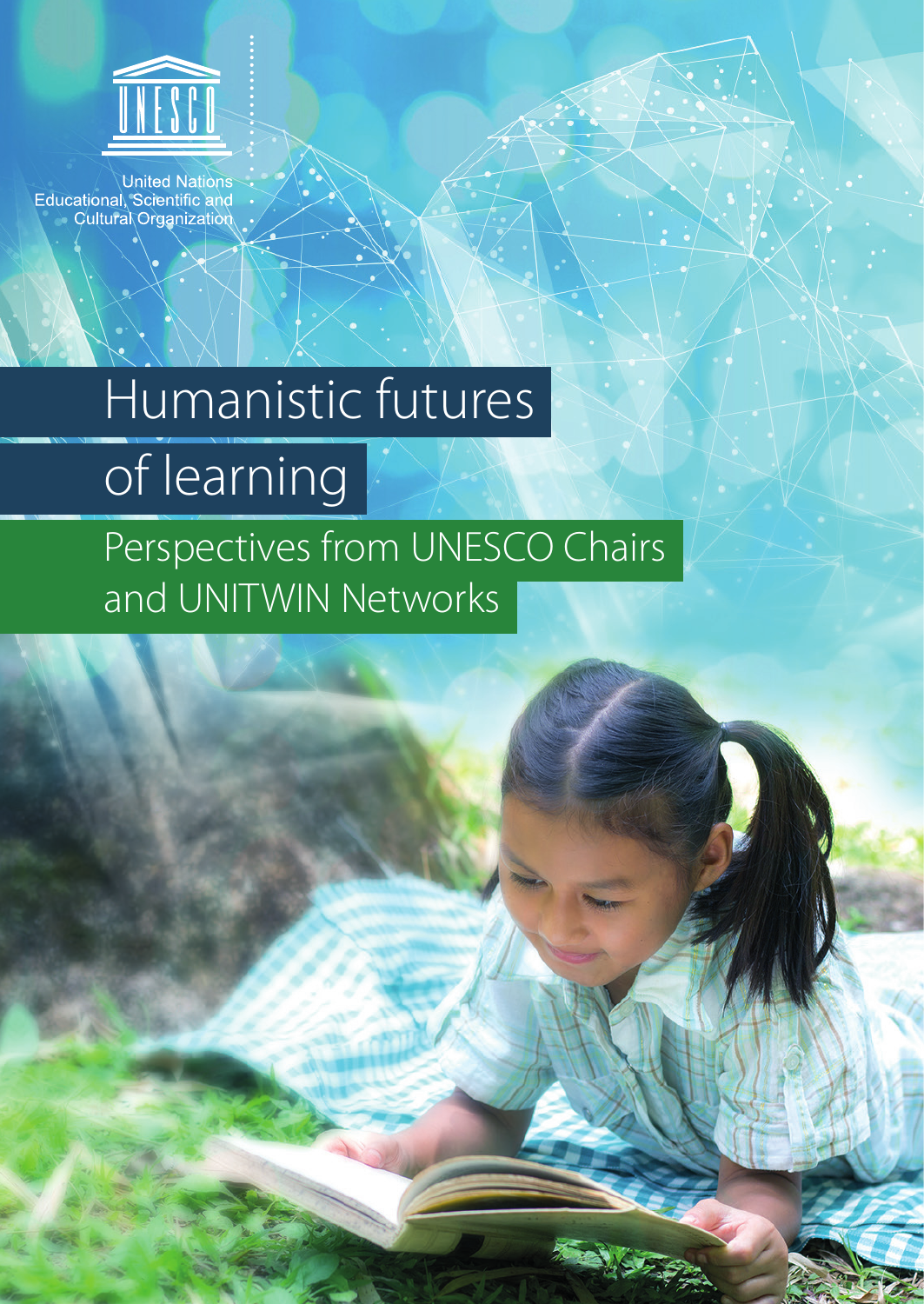#### **UNESCO Education Sector**

Education is UNESCO's top priority because it is a basic human right and the foundation on which to build peace and drive sustainable development. UNESCO is the United Nations' specialized agency for education and the Education Sector provides global and regional leadership in education, strengthens national education systems and respondsto contemporary global challenges through education with a special focus on gender equality and Africa.



Educational, Scientific and Cultural Organization

Published in 2020 by the United Nations Educational, Scientific and Cultural Organization, 7, place de Fontenoy, 75352 Paris 07 SP, France

© UNESCO 2020

ISBN 978-92-3-100369-1

This publication is available in Open Access under the Attribution-ShareAlike 3.0 IGO (CC-BY-SA 3.0 IGO) license ([http://creativecommons.org/licenses/by-sa/3.0/igo/\)](http://creativecommons.org/licenses/by-sa/3.0/igo/). By using the content of this publication, the users accept to be bound by the terms of use of the UNESCO Open Access Repository [\(http://www.unesco.org/open-access/terms-use-ccbysa-en\).](http://www.unesco.org/open-access/terms-use-ccbysa-en))



The present license applies exclusively to the text content of the publication. For use of any other material (i.e. images, illustrations, charts) not clearly identified as belonging to UNESCO or as being in the public domain, prior permission shall be requested from UNESCO. ([publication.copyright@unesco.org\)](mailto:publication.copyright@unesco.org).

The designations employed and the presentation of material throughout this publication do not imply the expression of any opinion whatsoever on the part of UNESCO concerning the legal status of any country, territory, city or area or of its authorities, or concerning the delimitation of its frontiers or boundaries.

The ideas and opinions expressed in this publication are those of the authors; they are not necessarily those of UNESCO and do not commit the Organization.

Copy-edited by Shereen Joseph

Cover photo credit: Tinnakorn jorruang/Shutterstock.com

Inside photo credits: p. 15: Woottigon/Shutterstock.com p. 47: DisobeyArt/Shutterstock.com p. 95: DGLimages/Shutterstock.com p. 131: Getty/metamorworks p. 165: mirtmirt/Shutterstock.com Designed and printed by UNESCO

*Printed in France*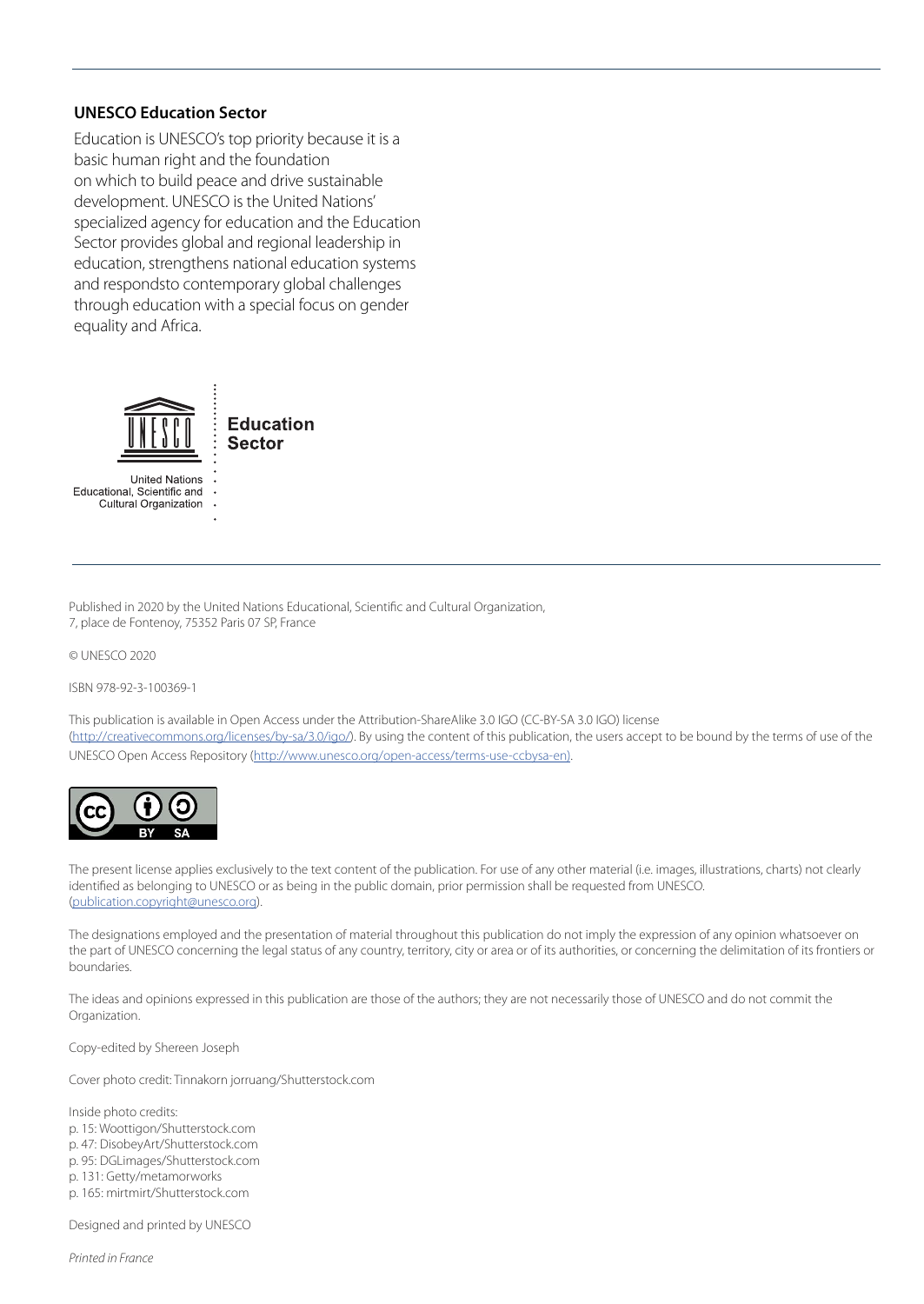# The disaggregated, networked and open future of education for sustainable development

#### **Marco Kalz**

UNESCO Chair of Open Education Open University of the Netherlands, the Netherlands Heidelberg University of Education, Germany

#### **Martine Schophuizen**

Open University of the Netherlands, the Netherlands Delft University of Technology, the Netherlands

#### **Serdar Türkeli**

United Nations University-MERIT, the Netherlands Maastricht University, the Netherlands

To address societal change, the authors highlight the need to incorporate new cross-cutting digital and physical spaces for learning – in and outside formal education systems – by embedding the concept of openness. They argue that this cannot be done without revisiting the global knowledge infrastructure.

Ten years prior to the "birth" of the world wide web, Lyotard (1979) had outlined a prediction for a computerised society in which knowledge and knowledge creation would be altered and transformed. Berry (2015) has recently transferred this idea into the discourse surrounding the digital transformation of contemporary societies: "The digital world is increasingly creating destabilizing amounts of dis-embedded knowledge, information and processing capabilities that undermine the enlightenment subject." While these two authors paint a rather pessimistic picture of the incorporation of digital technologies, the potential of the network society holds at the same time numerous opportunities to address the societal challenges of our time (Castells, 1996; 1997; 2000).

The curricular triangulation of sustainable, inclusive and smart growth could provide learning and cognitive as well as non-cognitive skill development opportunities to cope with destructive creation. Instead, this curricular approach could help introduce and diffuse creative destruction. In short, it could foster the innovations that make sense, nurturing responsible research and innovation that would contribute to a better and more creative use of diverse knowledge systems that can harness cultural diversity and indigenous knowledge in socially and technically inclusive ways. An integrated humanistic understanding of life and education would become possible such that the economic sustainability of profit as well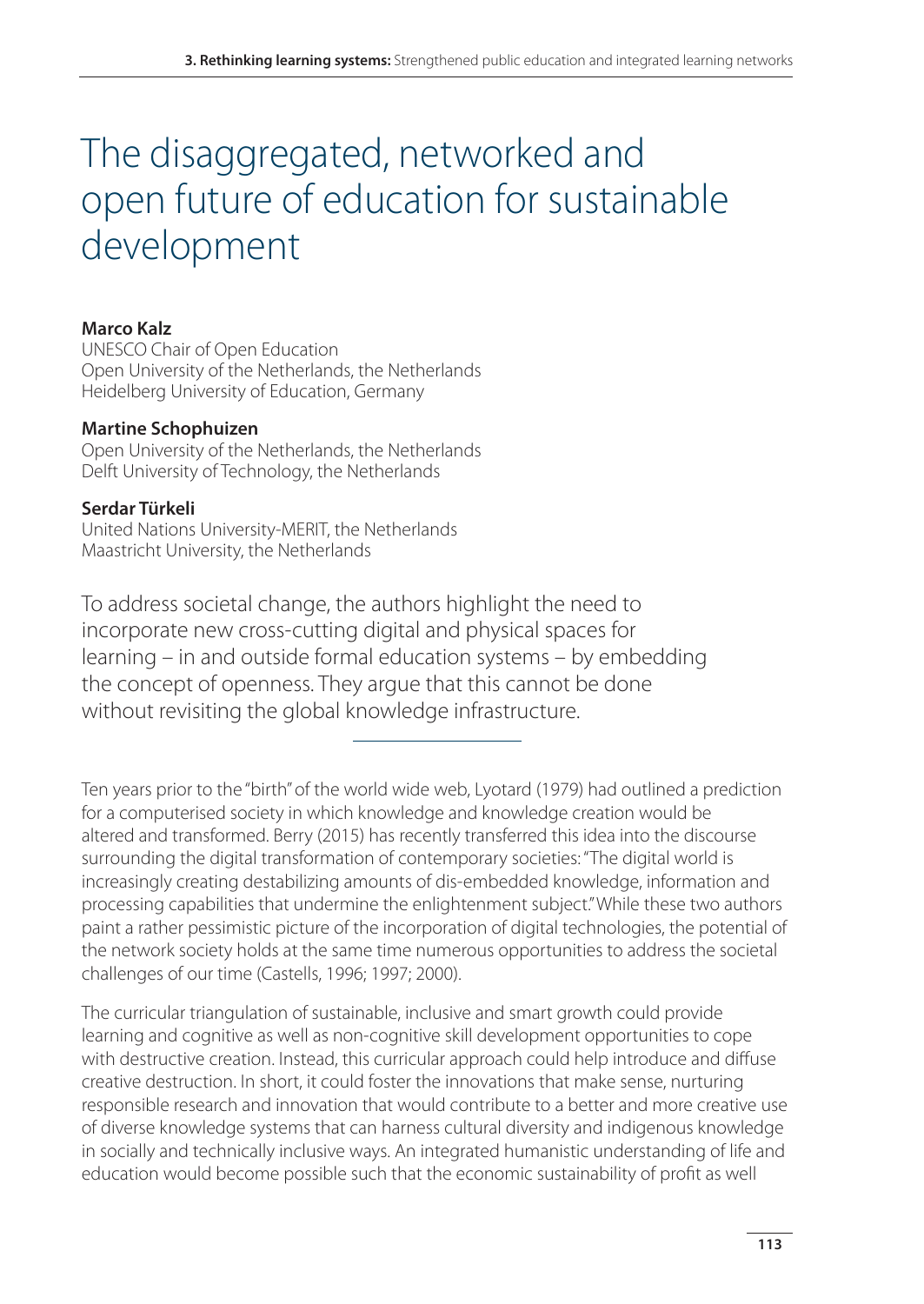as the social and environmental sustainability of purpose would be adaptively integrated in education curricula. Before we project a future for education for sustainable development, we must first discuss the situation as we find it today.

### **The bounded formal curriculum of education**

Despite many technological developments in the educational field, and although education is more technology-enhanced than ever before, the image of formal educational programmes and how individuals within universities engage with their curricula have remained relatively stable (Hicks, 2018). This undermines the potential of formal education to positively contribute and impact a sustainable future globally. First, under the influence of neo-liberal political economy, curricula are now often regarded as products geared towards increasing 'customer' (i.e. students) earning power in a graduate job market (Currie, 2004; May and Perry, 2013). In this demand driven definition of curricula, courses and content are often closed, which also creates a barrier to widening access to higher education (Mayes, 2014). Secondly, the majority of teaching occurs within modularised programmes where learning experiences constitute little more than fragmented, disabling cross-cohort learning. The current approach oversimplifies the complexity of real-world settings and creates unwanted distances between bodies of knowledge, disciplines and communities that could benefit from being interlinked (Savin-Baden, 2011). Thirdly, many forms of assessment results in the intellectual work of the learners remaining in the institution. If artefacts resulting from assessment are not being shared more broadly than among cohorts and academics assessing these results, the potential for these artefacts to contribute to third sector and community groups, start-ups or wider societal needs will be lost. Lastly, culture is often very narrowly defined within formal curricula. As curricula is designed according to the dominant cultural context, there is a lack of acknowledgement of and adjustment to the diverse needs within society. This results in many missed opportunities to connect learners and groups of learners from diverse backgrounds, which would create a richer learning experience and enable socially relevant learning activities to broaden the perspectives and worldviews of learners.

## **Disaggregated education to enable digitally distributed curricula**

As we strive towards building the future of education, it is important to incorporate new spaces of learning into formal education by reframing openness in education. Embedding openness in formal educational curricula will entail going a step further than the affordances of most massive open online courses (MOOCs) and the distribution of open educational resources (OERs) as we currently know them. This step further involves the creation of co-located learning spaces that cut across physical and digital spaces that can both be inside and outside formal educational institutions. A step in this direction is put forward by Johnston, MacNeill and Smyth (2019), who propose a digitally distributed curriculum driven by the interrelated values of praxis, public pedagogy and participation. These are facilitated through the dimension's porosity, co-production, open scholarship and co-location by providing the context and conditions needed to enable a digitally distributed curriculum.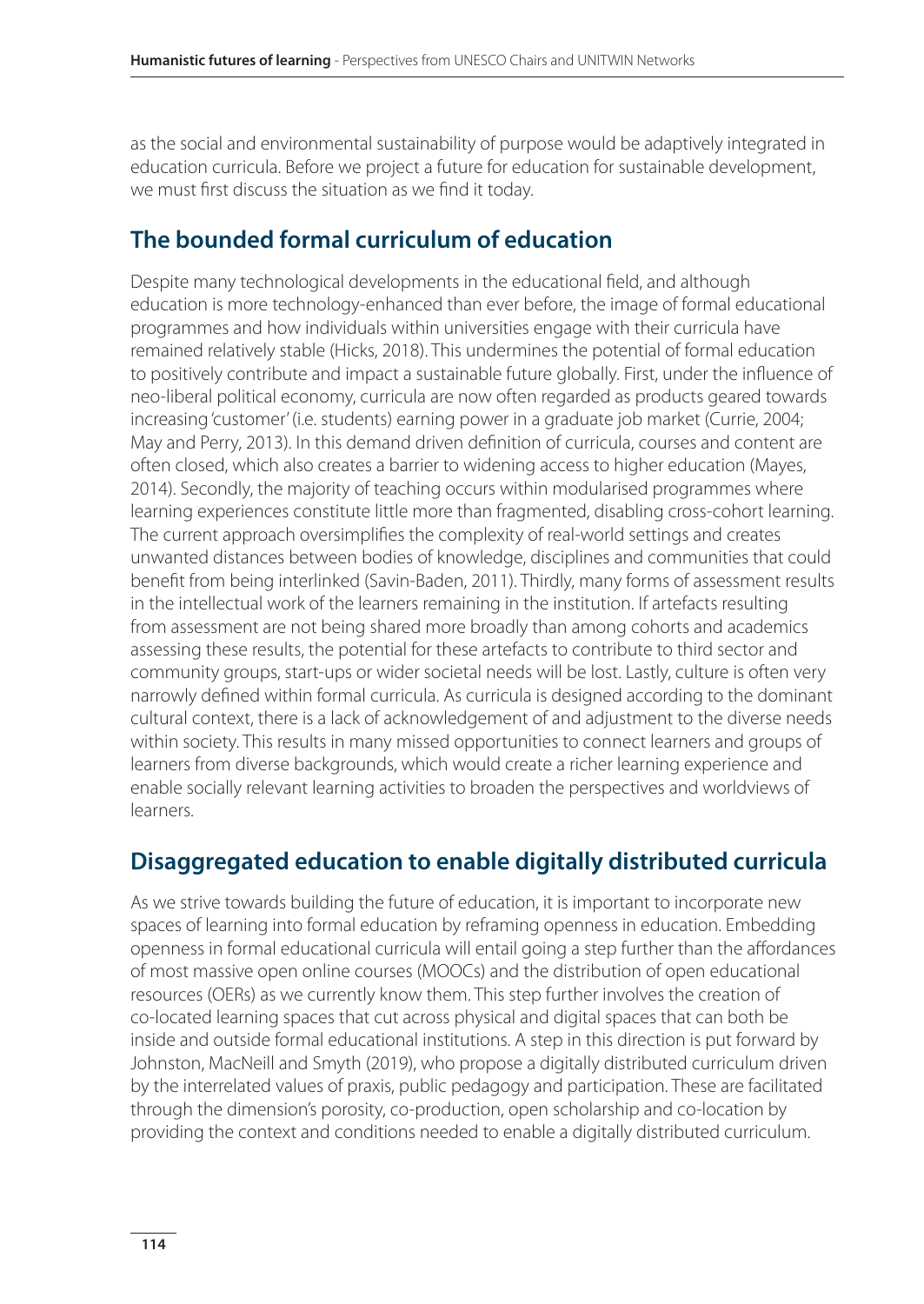To reach this level of openness, first a disaggregation process needs to occur. This can be achieved through co-location as knowledge needs to be dislocated from institutional barriers and power contexts. The process also entails porosity as we build an educational future where digital technologies are used to facilitate the transfer of information across space and time, and to transfer locally produced solutions and knowledge into other context to serve as a solution to similar problems globally. As we foster this porosity, new ways of co-production of knowledge are enabled. Through open scholarship, community engagement can come to the forefront, so knowledge generation and mobilization can be used to overcome local and global challenges. Encouraging digital distributed curricula will help the global community learn from the local. The disaggregation process thus provides opportunities to develop human, social and cultural capital opportunities that can be utilized to raise awareness of local and global issues as well as the importance of implementing actions on both levels.

# **Knowledge infrastructures for education for sustainable development**

Beyond disaggregating the formal curriculum, we must also emphasize the need for a global knowledge infrastructure for education to support sustainable development. As computing power gets ever more affordable, the world community as represented by the UN needs to ensure that knowledge transfer is not inhibited by infrastructure problems and vendor competition for market shares. Edwards (2010) defines knowledge infrastructures as "robust networks of people, artefacts, and institutions that generate, share, and maintain specific knowledge about the human and natural worlds." While the robustness of the networks that emerge from MOOCs and open courses might not be as stable as defined by the author, there is an opportunity to use open education not only as a one-directional medium for sharing of knowledge, but also as a channel to network and address problems in a 'glocal' (i.e. global-local) way.

Global problems are targeted on a local or regional level in the context of solving a concrete problem. Several examples of successful knowledge building and support of the creation of networks can be drawn from the literature on MOOCs (Tabuenca et al., 2019). Another challenge would be how to ensure that these open courses can produce "actionable knowledge" – i.e. knowledge that is produced and can be translated into actions (Agyris, 2003). To achieve this, the course design for MOOCs needs to focus on educational scalability (Kasch et al., 2017) while integrating learning tasks that require an application of knowledge rather than the pure transfer of factual and procedural knowledge. For the future development of technology-enhanced learning environments, we envision an environment that combines aspects of classical electronic learning environments and MOOC platforms with the functionalities of mobile apps and synchronous communication and sharing opportunities. This new environment should facilitate the immediate transfer of local innovations or solutions to any 'needs context' enabling the recipient to then adapt and apply the solution to their local needs.